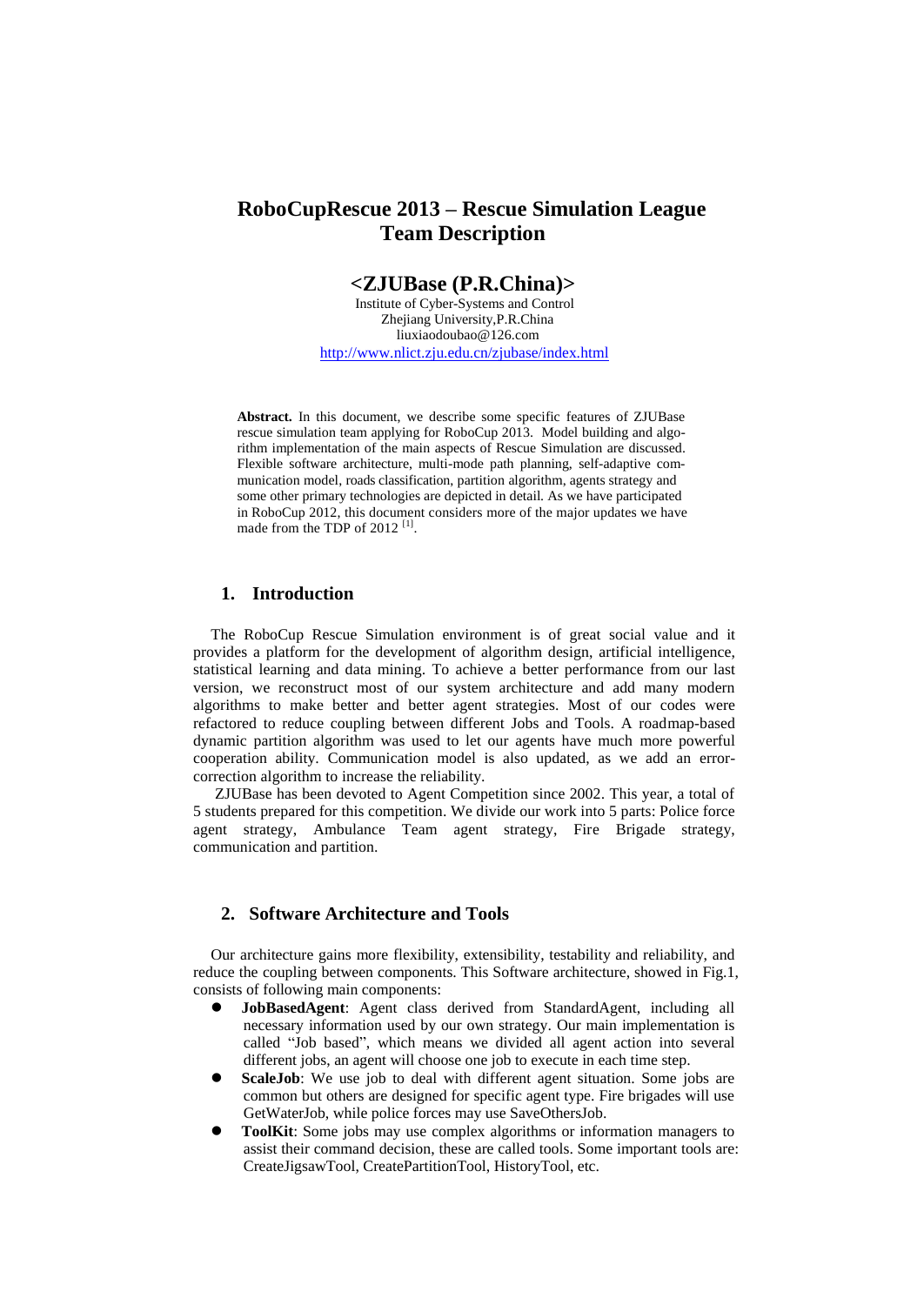**LiaisonManager**: We have designed a very tight communication model in case the channel situation is bad. This "Liaison" system encode every message into bit array and regroup them to bytes.



Figure 1 ZJUBase Software Architecture

### **3. Job selector**

All of the agents are job based, which means we firstly search for all job spots that agents can do, then distribute them to each agent. And each agent has a list of jobs to do at a time. We divided the jobs into several types, **StuckJob**, **SaveSelfJob**, **SearchPartitionJob** and so on.

**StuckInRoad/StuckInBuildingJob:** These jobs have the highest priority, as the agent may be stuck in burning building or blockade. Generally, Agents will move smoothly, it will not choose path will too much blockade. But sometimes it may be trapped by the blockade on Road. To avoid this situation, we design **stuckInBuildingJob** and **stuckInRoadJob**. If agent thinks I am trapped, it will choose a point doesn't cover blockade, and try to get out of the trap. If failed for many times, agent will call PF for help.

**SaveSelfJob**: When agents get hurt, they will go to refuges if their damage is severe enough.

**SearchPartitionJob:** Agents will be assigned into different partitions so that we can sense the most changes of the whole world. When there is no specific jobs need to be done by an agent, it will start patrolling in its own partition. We also design a set of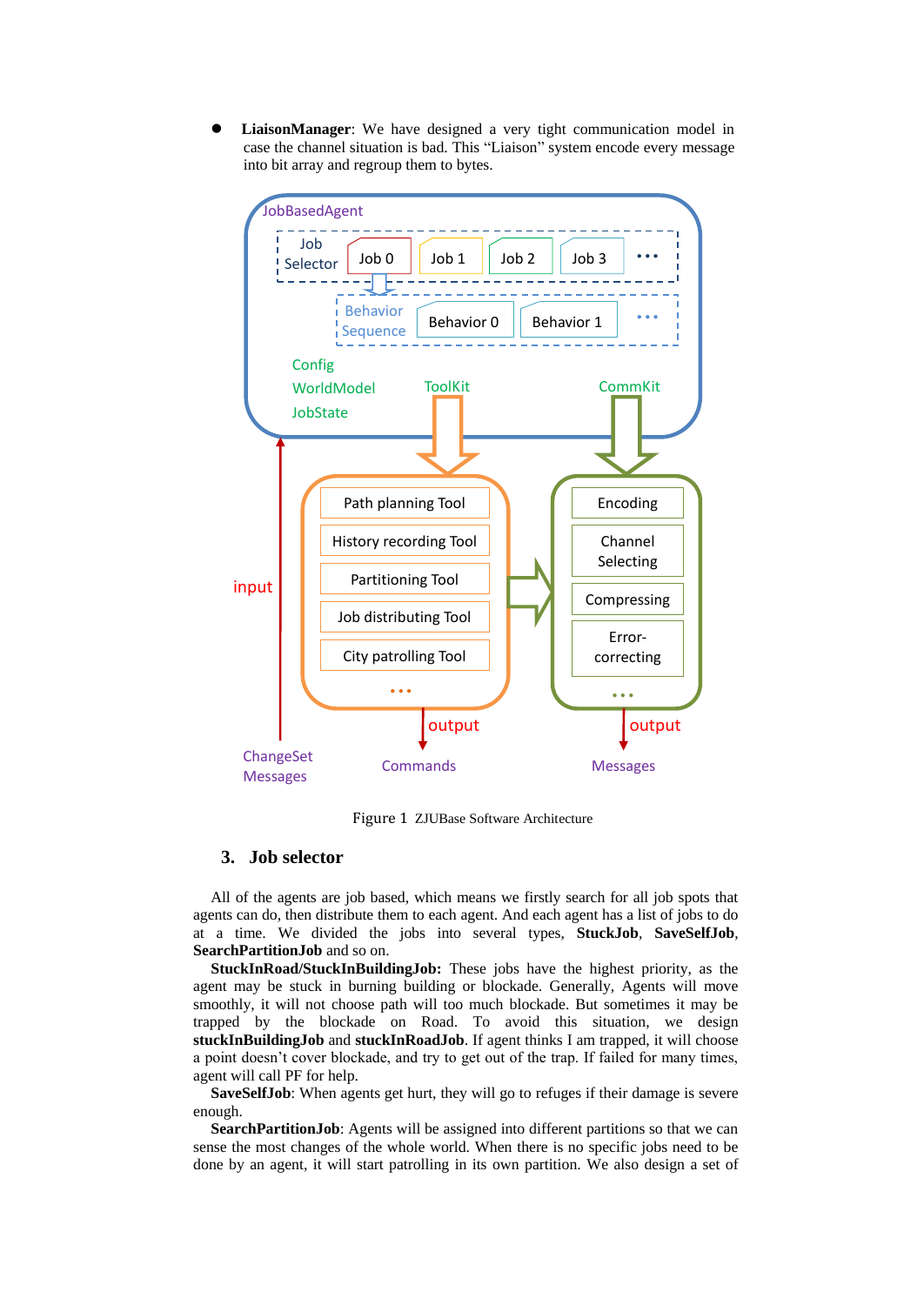algorithms to choose the best patrolling path, considering the importance of different buildings, partition condition and other information. For example, PF will check if there are roads I have never been to, neither have other PFs, if there is, PF will go to the farthest place.

Finally, the job selector will consider all the possible jobs and choose the most important one, and then the agent will execute several behaviors of that job. It may take several time steps to finish, and the current job may also be interrupted by other much more important job.

#### **4. Message encode and error-correction**

Communication condition varies between different maps, and it is vital for our agents to build a self-adaptive communication model which consists of every channel's real receiving rate detection and dynamic channel subscription and optimized message sending policy. Implementation of above features is detailed in the following.

**Channel Assign**. In the first cycle when agent commands are no longer ignored, agents begin to subscribe different channels and send detecting messages. In the second cycle, agents receive messages from the subscribed channels and analyze each subscribed channel's receiving rate. And to make this information fully shared, every agent will send the condition messages to every channel in the same way that detecting messages are sent. In the third cycle, agents collect condition messages and the total receiving rate can be calculated from these messages. Thus agents will have a real bandwidth for every channel which will be used in the channel assign process, and can use this information to assign different channel to different type of agents.

**Encode & Decode.** To shorten message length, messages are encoded and decoded on bit level rather than byte level. To further shorten the length of message, different properties are handled in different ways. For example, codec on damage and hp will take the perception precision into consideration; coding on agent id is the index of an agent's id order rather than the real EntityID. Every message is encoded with a head field followed by several ordered message property fields. To simplify the coding of messages, Java annotation is used to mark the order of message properties.

Hamming Code. To make this model more reliable, Hamming code<sup>[2]</sup> was also used. Its hamming distance is 3 so that it can detect and correct any one-bit error. It needs *m* extra parity bits to encode 2*<sup>m</sup>* -*m*-1 data bits, which is the more efficient if our data bits number is larger. Below is a sample graph showing how hamming code works.

| <b>Bit position</b>              |           |  |          |             |                                |  | 1 2 3 4 5 6 7 8 9 10 11 12 13 |       |           |    | $\overline{14}$ | -15             |  |
|----------------------------------|-----------|--|----------|-------------|--------------------------------|--|-------------------------------|-------|-----------|----|-----------------|-----------------|--|
| Encoded data                     |           |  | P1 P2 D1 | $\angle$ P4 |                                |  | D2 D3 D4 P8 D5 D6 D7          |       | <b>D8</b> | D9 | D <sub>10</sub> | D <sub>11</sub> |  |
| Parity<br>Bit<br><b>Coverage</b> |           |  |          |             |                                |  | P1 X X X X X X X              |       |           |    |                 |                 |  |
|                                  | <b>P2</b> |  | $X$ $X$  |             | $\mathsf{X} \times \mathsf{X}$ |  |                               | $X$ X |           |    | $\mathsf{X}$    |                 |  |
|                                  | P4        |  |          |             | $X$ $X$ $X$ $X$                |  |                               |       |           |    | $X$ $X$ $X$ $X$ |                 |  |
|                                  |           |  |          |             |                                |  |                               | XXX   |           |    |                 |                 |  |

To check for errors, check all of the parity bits. If all parity bits are correct, there is no error Otherwise, the sum of the positions of the erroneous parity bits identifies the erroneous bit. For example, if the parity bits in positions 1, 2 and 8 indicate an error, then bit 1+2+8=11 is in error. If only one parity bit indicates an error, the parity bit itself is in error.

Actually, to gain a better performance, we use the extended hamming code system, which add another overall parity bit. The code can detect any two-bit error while correcting any one-bit error, or detect up to 3 errors if the decoder does not attempt to correct errors.

There are three kinds of noises in RCR system now: dropout noise, failure noise and static noise. The hamming code implementation can only solve the last one. For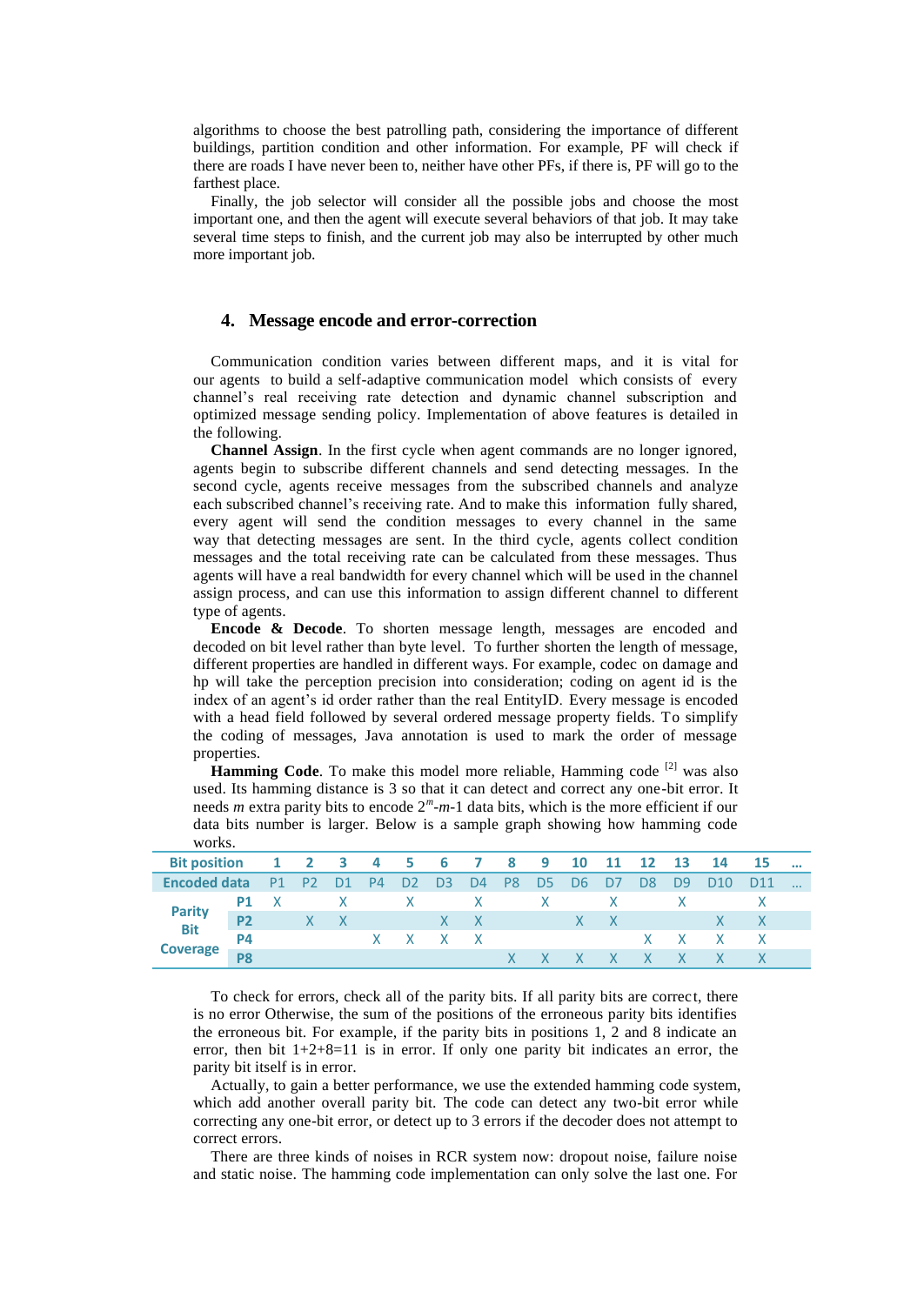other two noises, we will send some high priority messages several times to guarantee that the communication is reliable.

### **5. Roads classification**

As there are usually so many roads in one map, it's hard for us for find ways to get some places or to find where the target is. To solve this question, we reduce the number of "roads" by classify them according to its position. We divide them into three different kinds. One is called the entrance, for this kind of roads are connected to the buildings, so if you'd like to go into the buildings you must pass these roads, the second one is called avenue, for they can be combined into a long street, the rest is the cross, these roads are connected to more than three roads. After the classification, we make a connection of them to form Jigsaw Avenues, Jigsaw Crosses. For different targets (like the buildings we may want to observe or extinguish, the roads that need cleaning), we firstly find out where they are, and then, we add them to their neighbor Jigsaw Avenues or Jigsaw Crosses (If the spot is connected to two Jigsaws, it's Ok, because we may choose the one which has a smaller Jigsaw number), finally, here come the Objective Jigsaw Avenues or the Objective Jigsaw Crosses. As there may be many jobs added to one Objective Jigsaw Avenue or one Objective Jigsaw Cross, it will be easy for our agents to finish all the jobs along one avenue or cross. It can save more time as we just need to discuss who is more fit for one Objective Jigsaw Avenue or one Objective Jigsaw Cross once and for all, on the other hand, after we finish all the jobs along those roads, we may let the agents check if there are other emergencies, like the other roads along the avenue may be blocked or there are other buildings that catch fire and we didn't notice beforehand, so these agents will still keep observing the avenue or cross to make sure there aren't more emergencies! The whole structure is like the flowchart below:



Figure 2 Jigsaw structure for road classification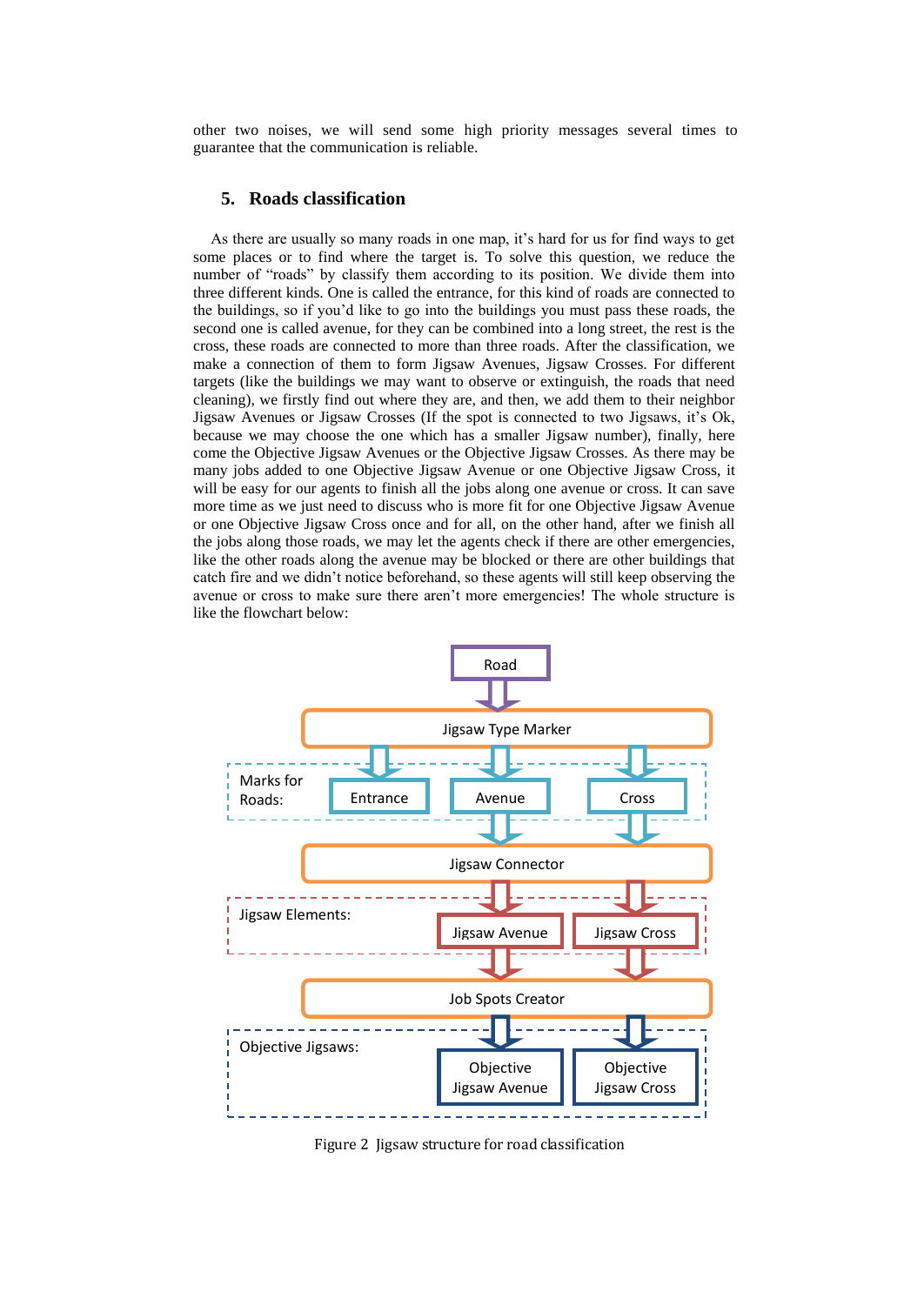

These are viewers for our division strategy, crosses and avenues are correctly recognized, which can be used to speed up our path planning algorithm.

Figure 3 Road classification for Pairs (part) and VC maps

# **6. Partition Algorithm**

As agents are distributed in the world and events around agents will be shared via communication, it is vital for agents to disperse so that more information can be gathered and agents can make better decisions.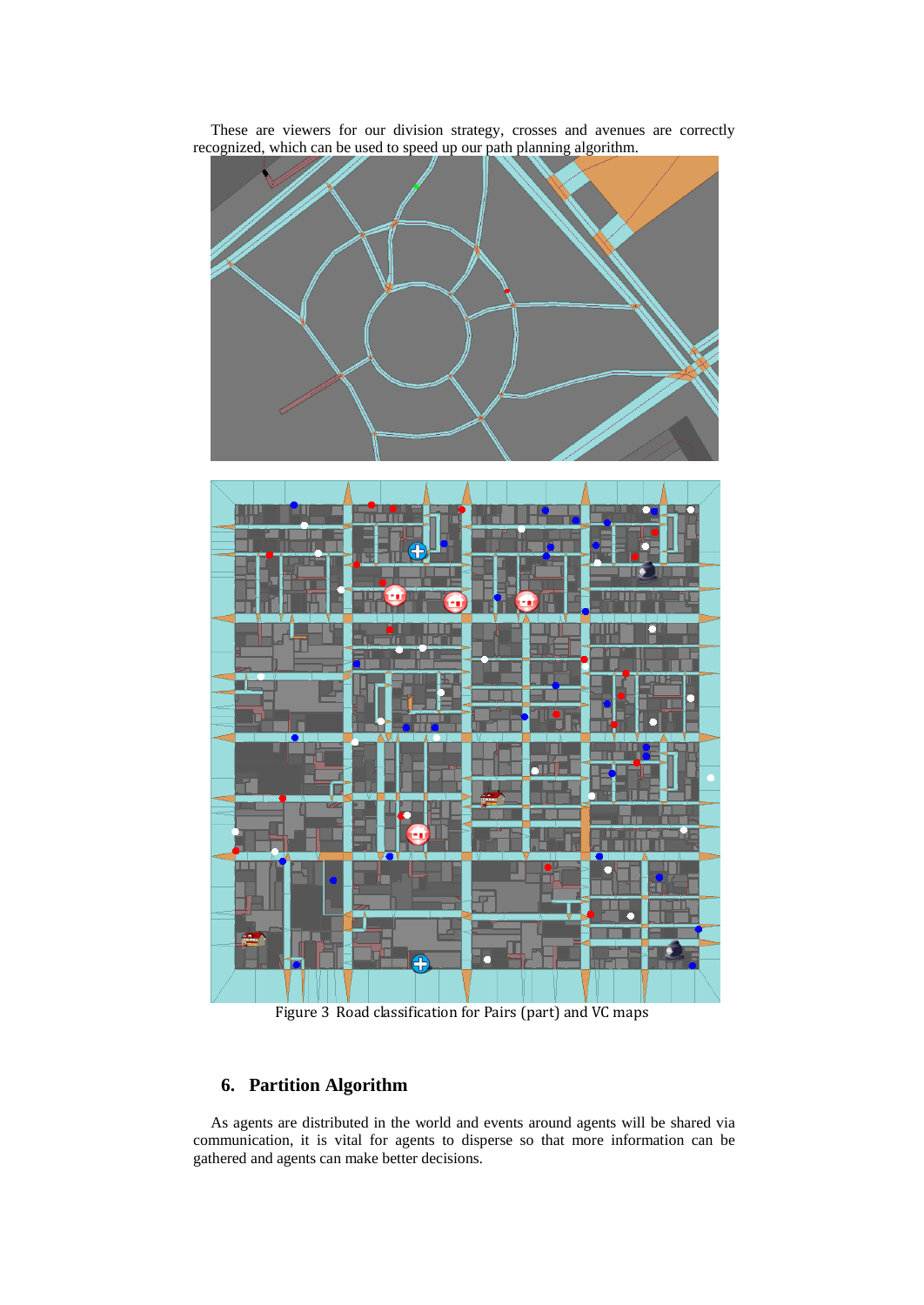Partition algorithm is mainly used to serve the task assignment, exploration and agent collaboration. As the performance of partition algorithm in our previous version is not very satisfactory, we implement another roadmap-based partition algorithm. It will satisfy following conditions:

- Every partition is a convex polygon, and the sharp is close to circle (not long and narrow).
- The boundary of each partition must be main roads.
- The variance between different partition's areas should be small.
- Partitions should not be too small. It must contain at least one circuit inside the partition, so that an agent can patrol along this path.

We create partitions on our Jigsaw layer, which is much higher than Area layer and it can also be ensured that connected buildings will be assigned to the same partition. As for partition number, now we use the square of the number of agents. This may be changed in the future. What's more, the number of agents may be changed when an agent died, so our partition implementation should also be changed smoothly, which means all agents can move little to switch to its new distributed partition. An example is shown in Fig.4.



Figure 4 Map partition for Eindhoven

### **7. Agents**

### **7.1 Ambulance team**

We add a new system called 'rest in peace'. This system runs when ambulance team start rescuing agent. It is designed to judge the agent under rescuing can be rescued successfully or die during the rescuing. If ambulance team thought it has little possibility to rescue successfully, ambulance team will give up. This system skips those people who can't be rescued to save time for more valuable people. Because of what AT see (HP damage) are not accurate, but agent under rescuing himself can know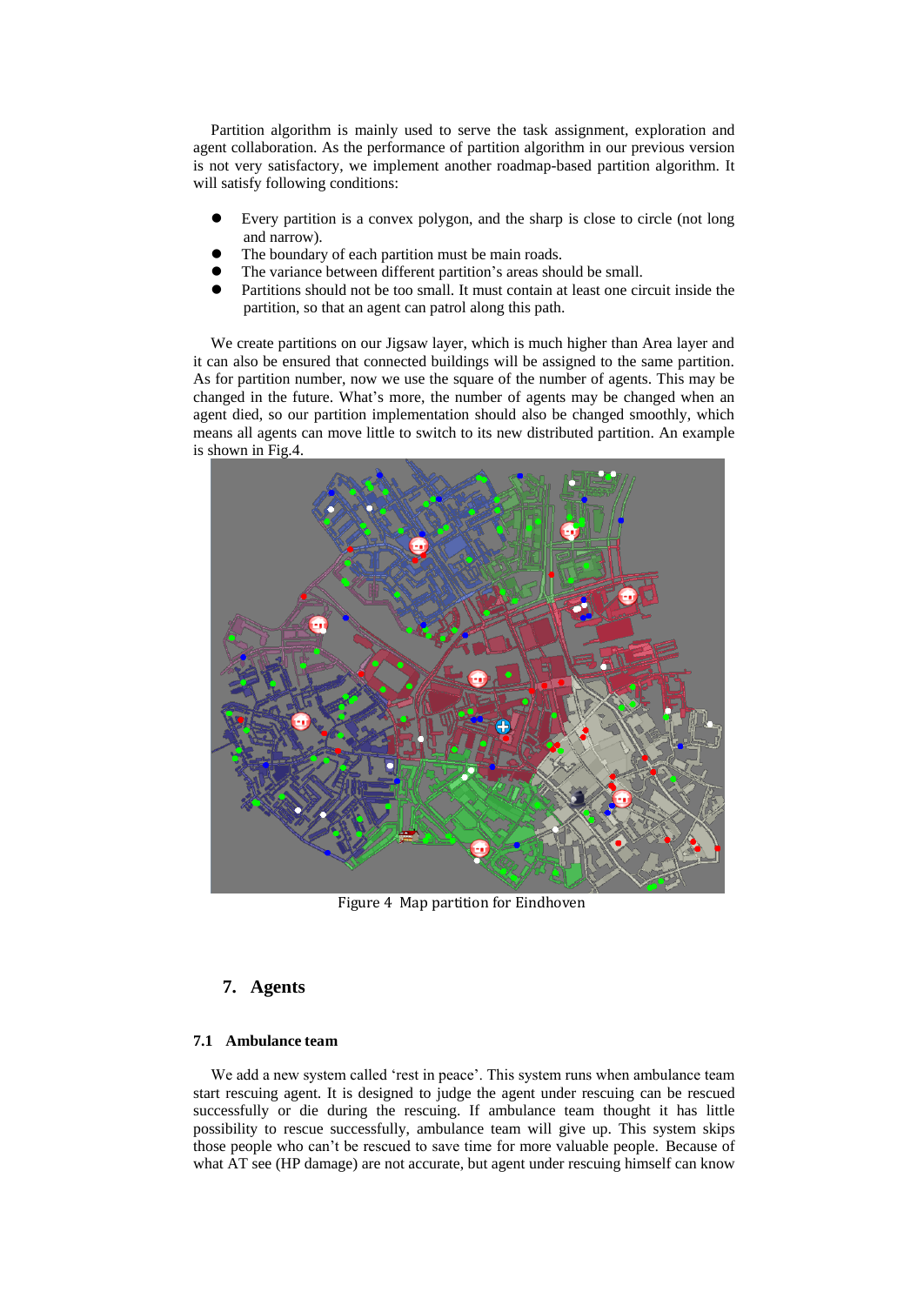the exact value. So when AT is rescuing other agent, we make agent himself to tell the AT how long he will live to judge he is worth rescuing or not.

We also made a new cooperating strategy for ambulance teams. For each map, we calculate a number to limit the cooperation scale. Ambulance team will choose its target in a smarter way, so there won't be too many ambulance teams rescuing one target, ambulance teams can rescue as many people as possible.

### **7.2 Fire brigade**

In our previous version we have already use many algorithms here, such as fire predictor and convex hull, now a pre-extinguishing strategy is also added.

Based on our powerful fire simulator component, we enhanced the function of estimating water quantity. Now our fire brigades are able to extinguish with minimized water required. Yet they are smarter on choosing target based on different situations. At the beginning of the whole procedure, we acquaint agents with the basic information and one set of most useful parameters, based on which they can estimate importance of each fired building and choose the best strategy. Besides, some tools are further optimized. In our previous version of convex hull, we decided the distance towards convex hull using center of hull, in this version we approach it using the rim of hull instead. And in fire partition, we now add consideration of key building (buildings located at the rim of block in connect with another block). This improvement helps to provide a more steady performance to fire brigades.

#### **7.3 Police force**

We optimize the priority of tasks for police forces and enhance the cooperation between ambulance team and police force. We also use new designed communication protocols to make them cooperate in a more efficient way.

We divide PFs' jobs into three levels of priorities, which are High, Mid and Low. In the jobs of high priority, there are saving ourselves (means going to the refuge to reduce damage), making sure the refuges can be access (means there aren't any blockades in front of the refuge, so that agents can get in there), also, there is one emergency we need to deal with, these are helping other agents when they are stuck by the blockades. Mid and Low level groups contain jobs like different kinds of exploration (for fire, for blocked roads and for civilians). In this version, we make the exploration saving more time, for we don't make the agents enter the room as what we did in our last version, instead, we just make sure, they can see what's in the building. In that way, we may save a few time steps so that PF agents can do more jobs.

About the new model of Police force clearing, we developed a new model for police force to check which point to clean. First of all, we divide the road into 3 parts: right part, middle part and left part. Then we will see if the blockade covers all the three parts, if so, then we can decide that the road isn't passable.